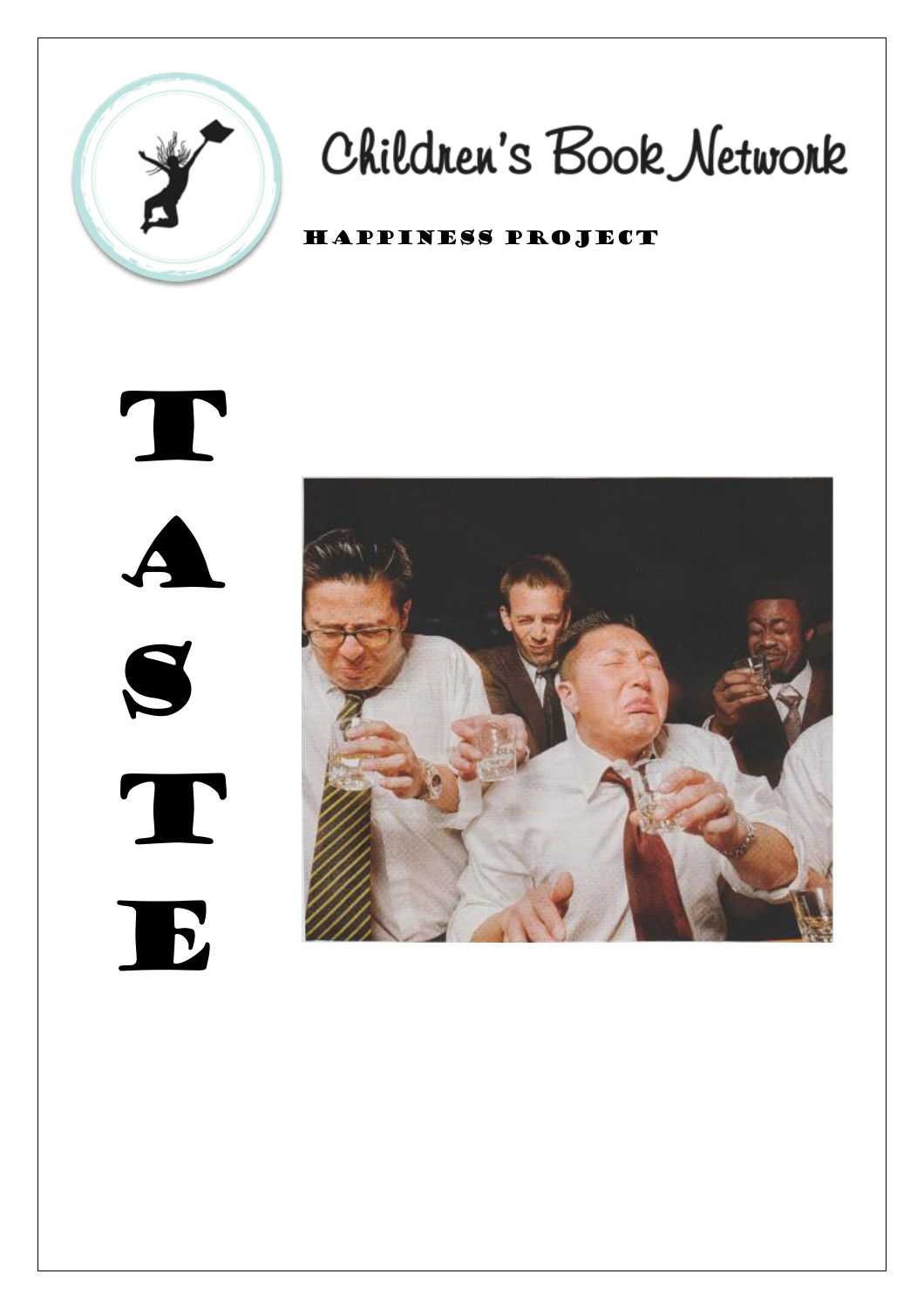

**Putting children and books on the same page**



# **Project for Children Sense of Taste**

In part four of this project, we are reading and thinking about your sense of taste and how important it is in your life. The books we have chosen are both non-fiction and fiction and are a little more difficult. It is worth taking the extra time and making the extra effort to get deeper into the joy that books can bring you. This project has been written and produced especially for CBN children by the CBN team. We hope you love it!

Make a new front page in your happiness book. Before we get started, show some of the tastes you love – and some that you don't!

#### **What you will find in this Tasting and Reading Booklet:**

Read Aloud with help from an adult

- How do your senses work? (Usborne Flip-Flap book)
- Charlie and the chocolate Factory by Roald Dahl
- Remembering Green by Lesley Beake
- The great watermelon competition
- What happens to your food? (Usborne Flip-Flap book)

Read Alone

- Prince Bob and the Fairly Godmother Librarian
- What would I miss?
- Marco Polo and the best chef in the world.
- Poem Lemons and Apples
- Non-Fiction Salt

#### Writing

- Secret parcel
- Food I like and food I don't like
- What would I miss?
- My grandmother cooks ...
- What would I wish for?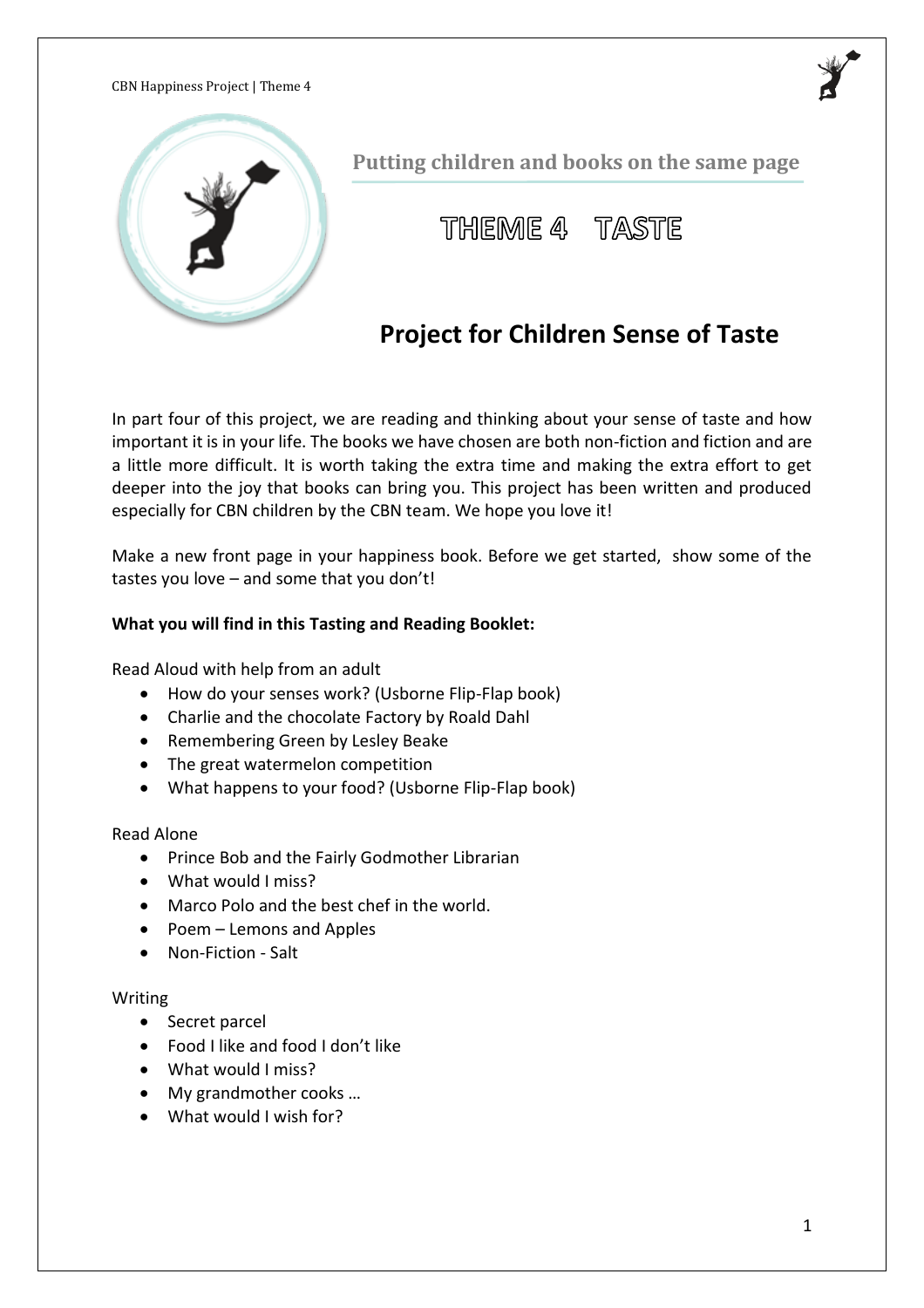

#### Thinking

• About cooking and eating – and learning to like new tastes

#### PUZZLES GAMES AND ACTIVITIES

- 1 Imagination cards 5 in each unit<br>2 Taste Boxes
- 2 Taste Boxes

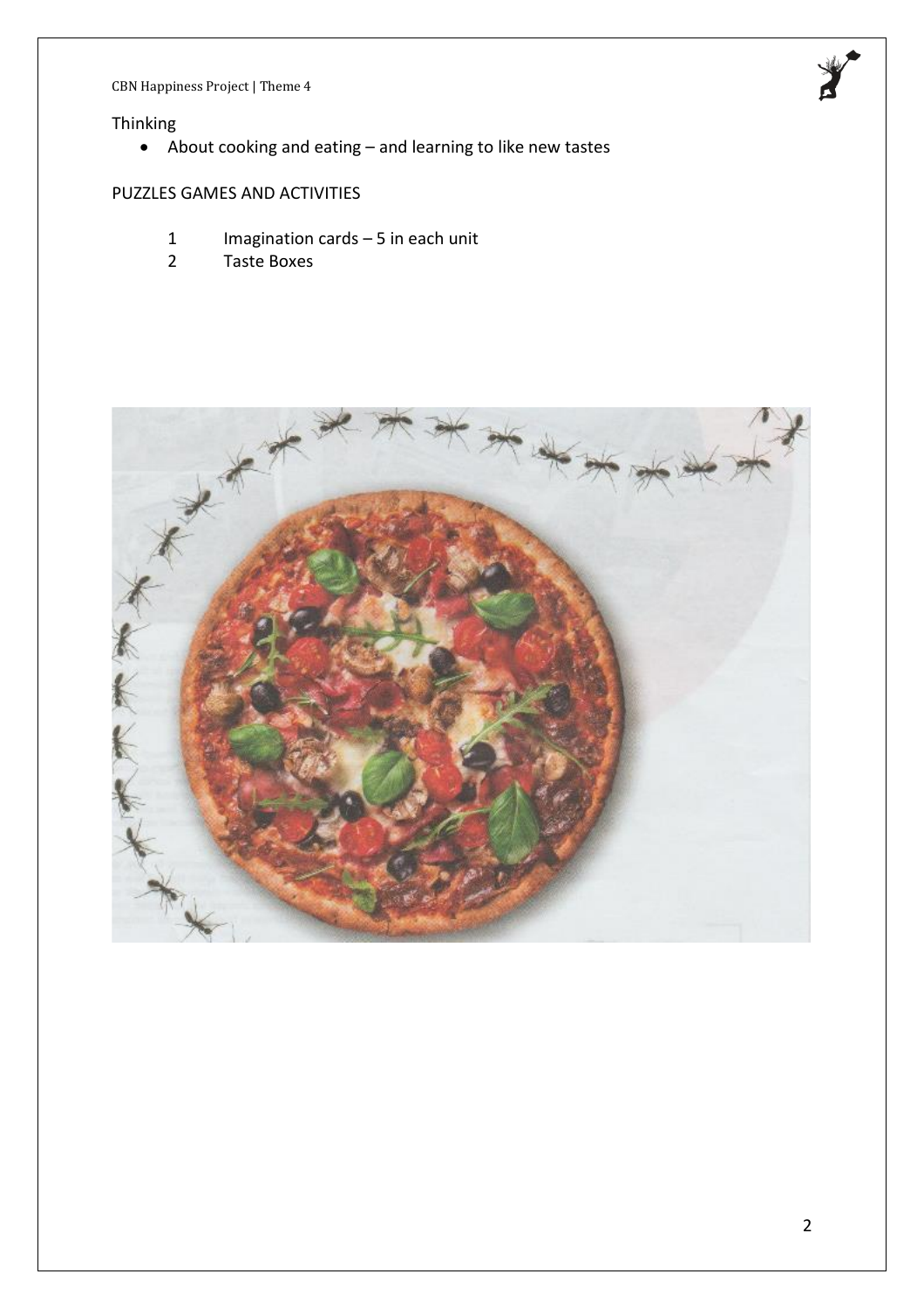

#### **Sense of taste**

#### **ABOUT THIS SENSE**

Look at the picture on the cover of this week's workbook. These men are tasting something they don't like – and we think the expressions on their faces are very funny!

Have you ever taken a sip of tea and found out it was coffee? Or coffee and found out it was hot chocolate? Your mind gets very confused. It is expecting one thing – but getting something else.

Tastes can be very good – or very bad. Sometimes they are unexpected. Some tastes you like because you have been tasting them since you were a baby. Some tastes you grow to like as you get older.

# READ ALOUD

#### **READ ALOUD BOOK 1 (Non-Fiction)**

#### **Information about our sense of taste**

This comes from the Usborne Flip-Flaps book, *How do your senses work?*

Your tongue is your taster. It is covered with little bumps. You can just see them if you look very closely in a mirror. The bumps have taste buds on them. The taste buds sense different tastes:

- Sour things
- Bitter things
- Salty things
- Sweet things.

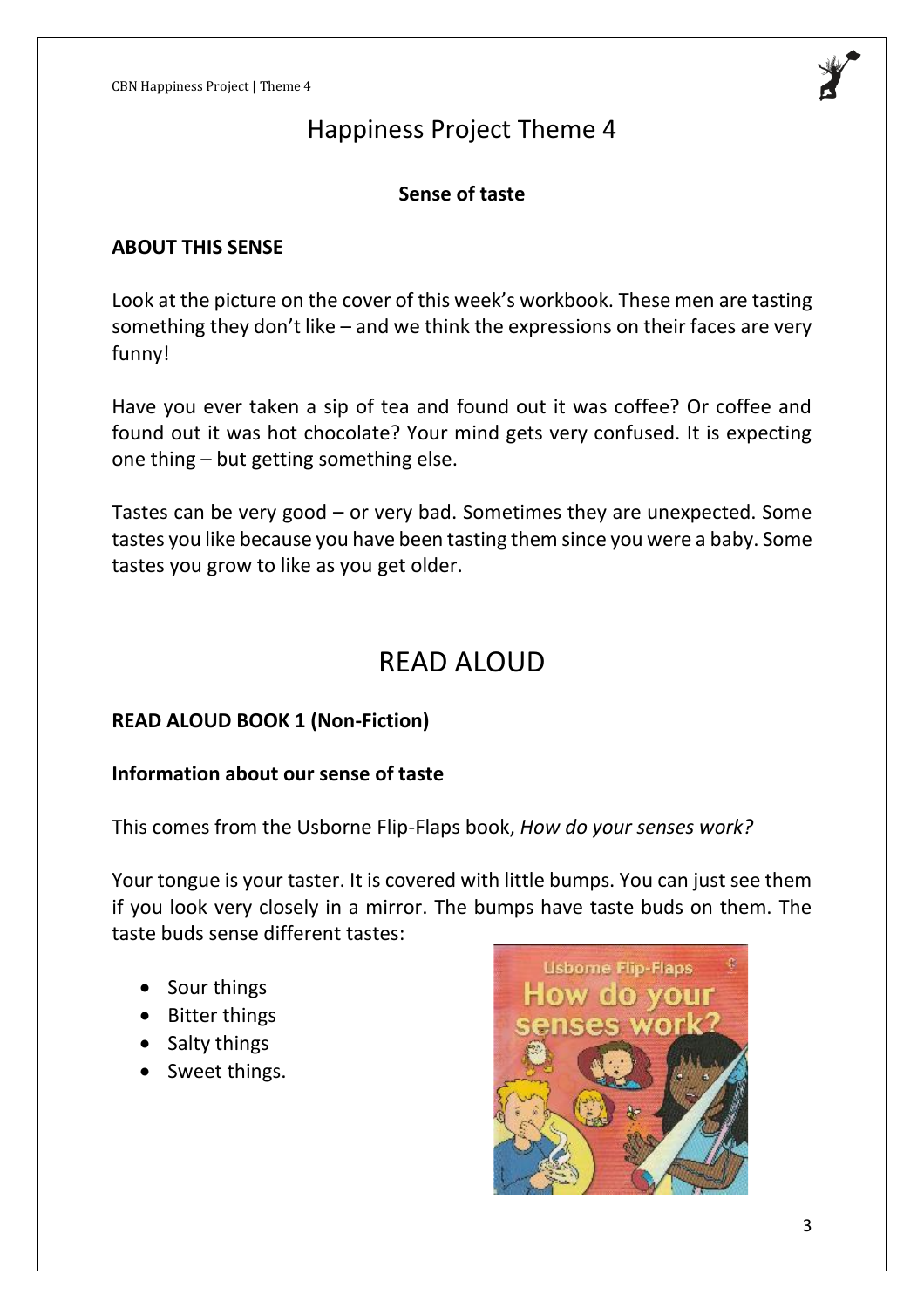

When food touches your taste buds , the taste buds send messages about the flavour to the brain. The messages travel along nerves. Your brain recognizes what you are tasting.

Your tongue's touch receptors tell you if food is too hot. Or if there is something sharp in it. Or if it is too lumpy to swallow.



#### WRITING ACTIVITY

- ❖ Think about the things you love to taste. Write 5 sentences in your Happiness Book. Write more, if you like. These books are for you to enjoy.
- ❖ Think about things you don't like (dislike). Write 5 sentences in your book.
- $\triangle$  Talk to your friends. Your likes and dislikes will be different but almost everybody likes KFC and ice-cream!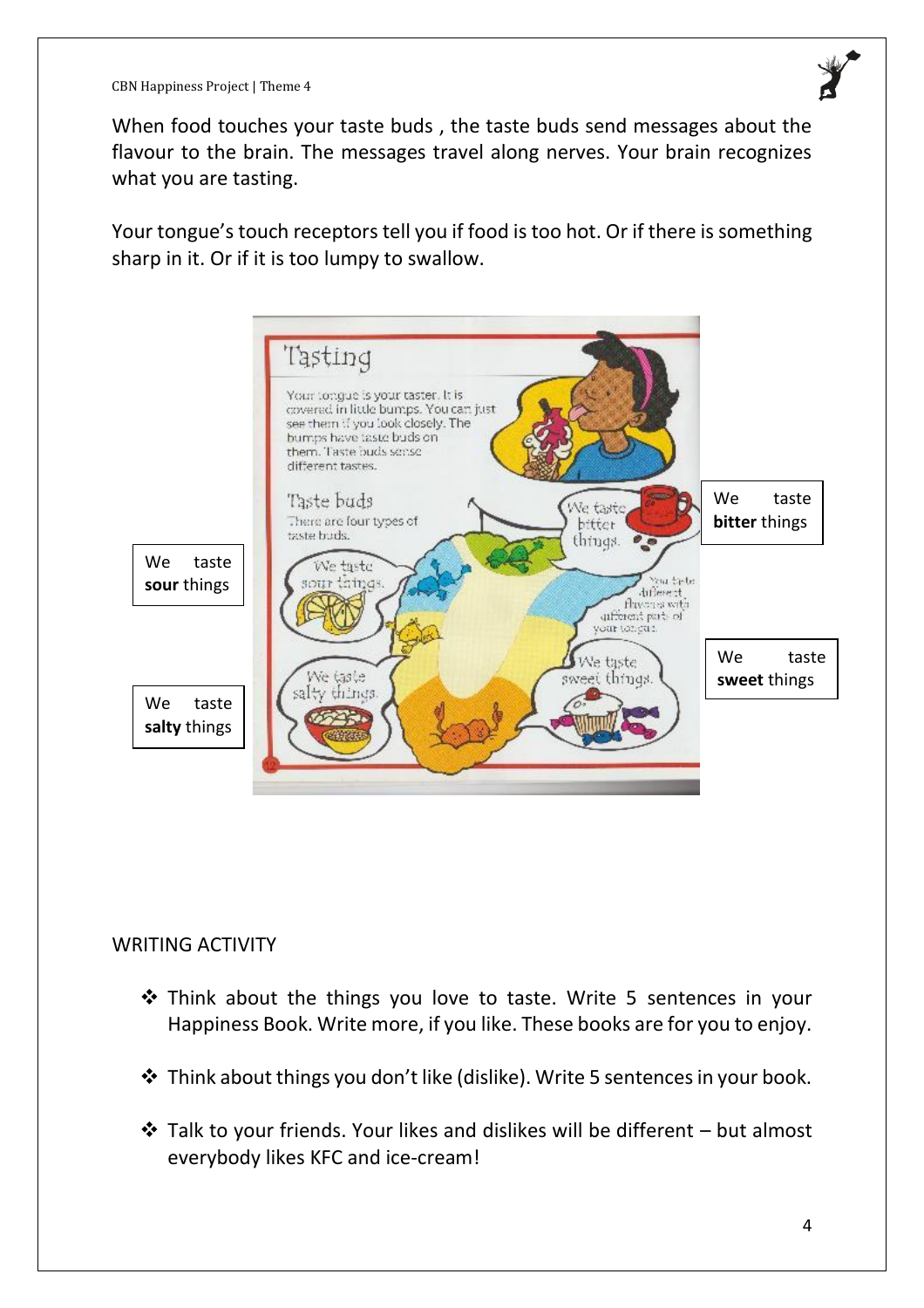#### **More science:**

Our sense of taste is complicated. Scientists don't always agree about the main points.

But it is added to by our other senses. The brain uses all our senses to create a memory of taste.



- We smell a braai cooking next door and can imagine the taste
- We chew food and the brain gets signals is the food soft? Crunchy? Crispy?
- We see the colour and shape of the food and begin to imagine the taste.

Taste is the most important part of cooking – and eating. Did you know that taste is something we have to learn as we grow up? If we only eat one kind of food, we never enjoy the thousands of different tastes in the world.

Try to practice when you are eating. Think about things that are bitter (like lemon peel, coffee, tea) and things that are sour (like yoghurt that does not have added sugar, or vinegar). We can train our taste-buds to recognize different foods and different tastes. Taste also gives us warning if food is going bad and is dangerous.

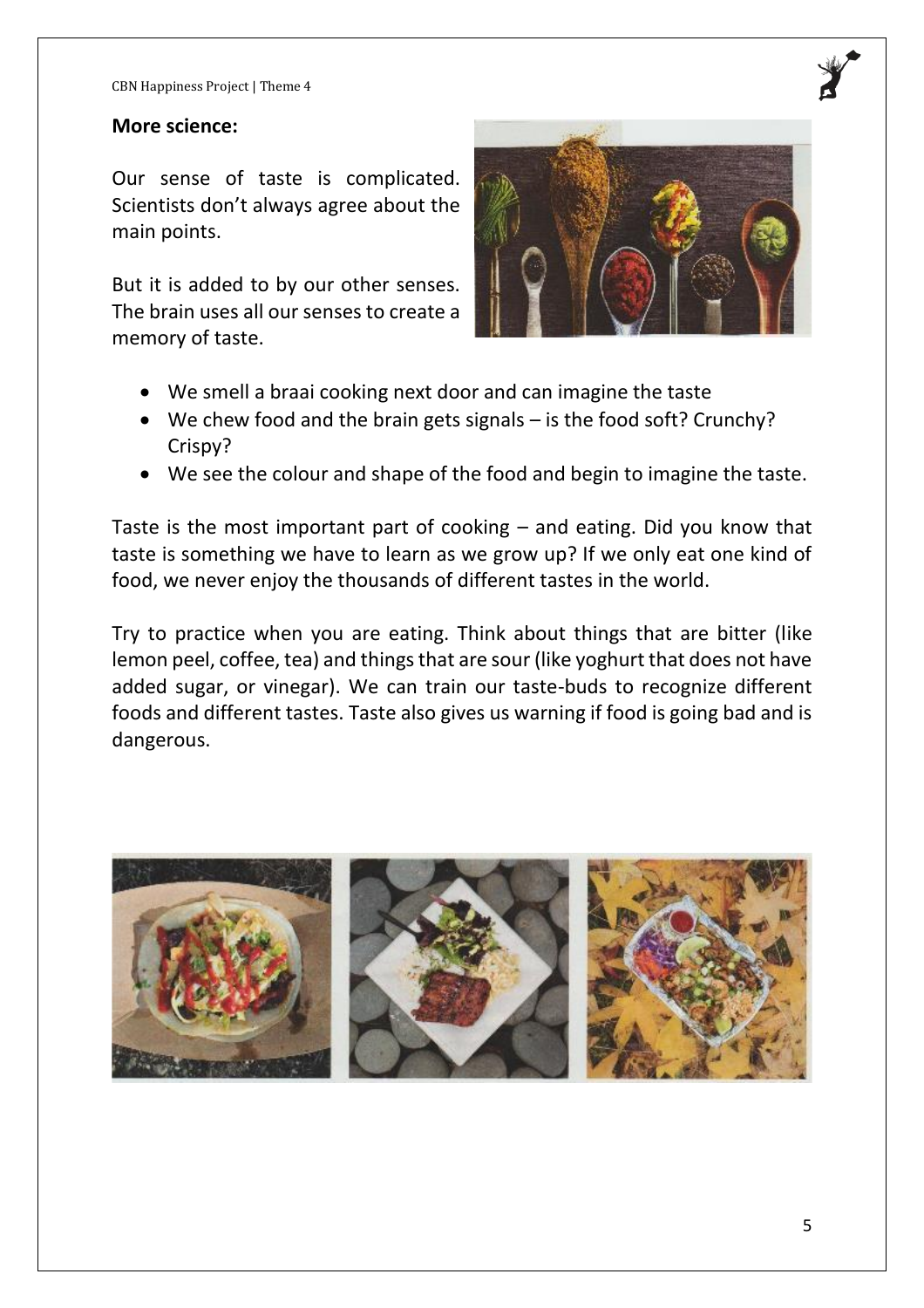

#### **READ ALOUD BOOK 2**

#### **Charlie and the Chocolate Factory**

About this book: The writer – Roald Dahl – is one of the most famous writers for children in the world. (His name is not spelled incorrectly. His parents were immigrants to Britain from Norway and that was how they spelled their son's name!) Children everywhere love his books. Over 250 million copies of them have been sold worldwide.

In this story, Charlie, his parents and his grandparents are very, very poor. Charlie only has a chocolate bar once a year, on his birthday. This is what happens then:

*Only once a year, on his birthday, did Charlie Bucket ever get to taste a bit of chocolate. The whole family saved up their money for that special occasion, and when the great day arrived, Charlie was always presented with one small bar to eat all by himself. And each time he received it ,on those marvelous birthday mornings, he would place it carefully in a small wooden box that he owned and treasure it as if it were a bar of gold. For the next few days, he would allow himself only to look at it, but never to touch it. Then, at last, when he could stand it no longer, he would peel back a tiny bit of the paper wrapping at* 



*one corner, to expose a tiny bit of chocolate and then he would take a tiny nibble – just enough to allow the lovely sweet taste to spread out slowly over his tongue. The next day, he would take another tiny nibble, and so on and so on. And in this way, Charlie would make his bar of chocolate last for more than a month.*

Soon, you will be able to read Roald Dahl's books in the CBN book club.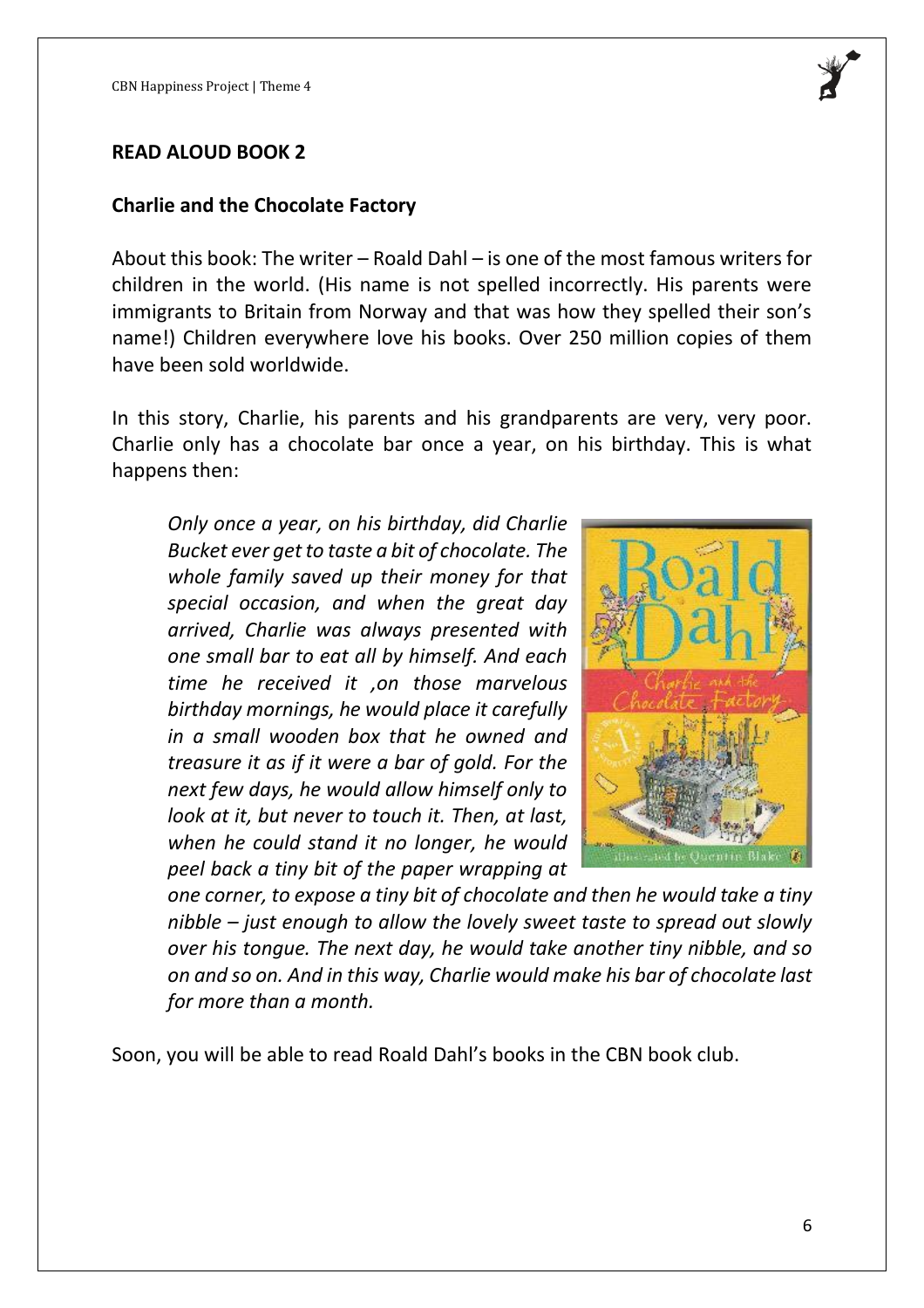

WRITING EXERCISE:

## TOP SECRET PARCEL!

With this story comes a writing exercise you will enjoy. You will be given a parcel as a gift from CBN. Don't open it until you are sitting down with your Happiness Book and your pen.

When you are ready, look at your parcel. Smell it. Feel the shape of it. Take it out of the envelope. Now you know what it is! But don't open it yet!

Write five sentences about getting your parcel. Think about how Charlie made his treasure last a long, long time. Could you do that?

Now open the parcel and taste a tiny bit. Write about what it feels like when the chocolate spreads its wonderful taste around your mouth.

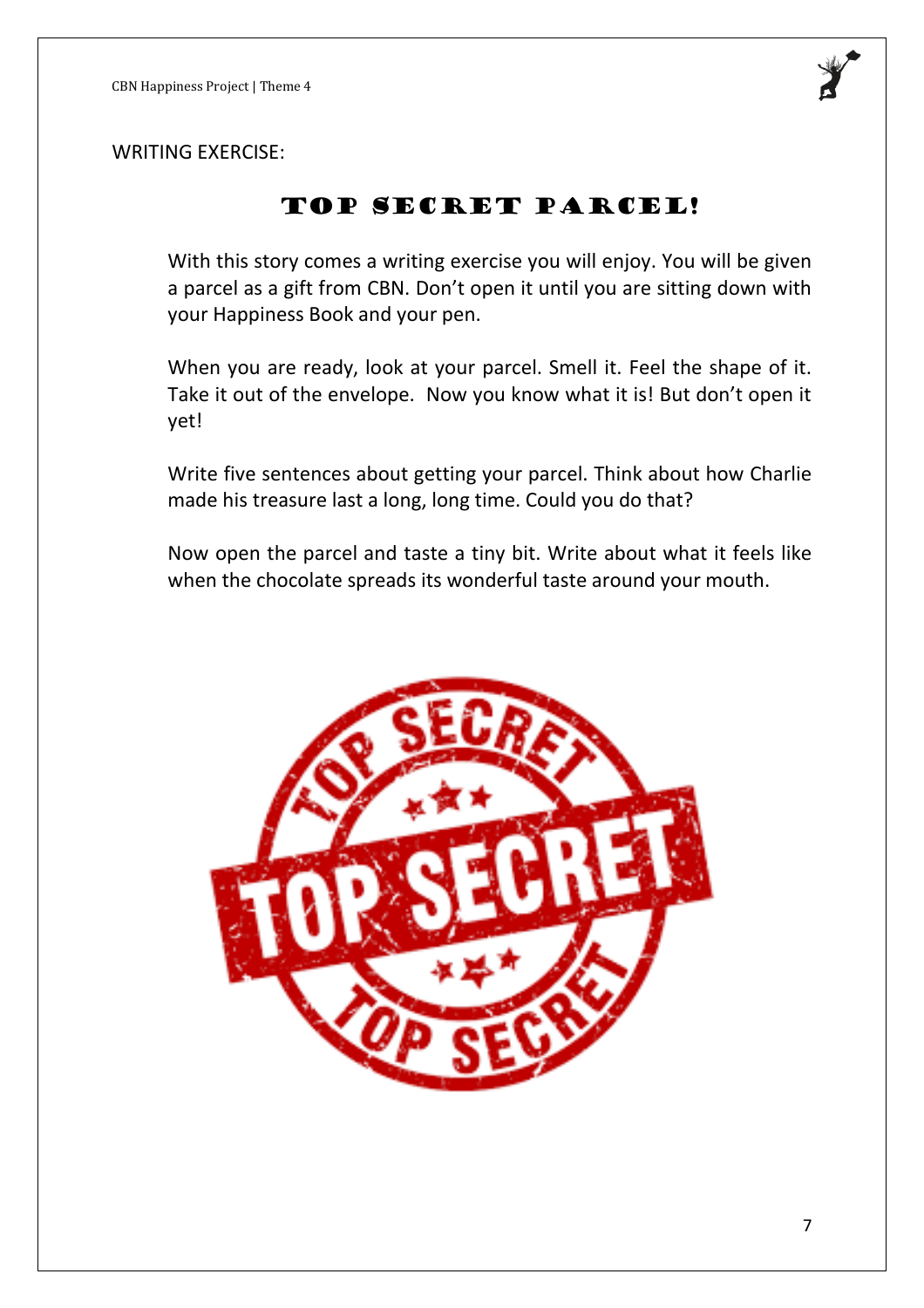

#### **READ ALOUD BOOK 3 REMEMBERING GREEN**

In this book, by Lesley Beake, two girls are waiting in line to get their food. This is a story set in the future. Cape Town is an island after global warming has turned Africa into a desert. Food is no longer grown on farms and gardens, but is made in factories – and made to look like real food, without tasting of much.

## *Right. Next? Sharon moved her gum from one side of her mouth to the other. 'Two brown slices and a red vegetable,' she said.*

*'What?'*

*'Two brown slices and a red vegetable!' Sharon was irritated. I could tell. Sharon often was. The woman looked annoyed.*

*'That'll be three carbon credits,' she said grumpily.*



*Sharon tossed her shining yellow hair over her shoulder and winked at me.*

*'It was only two and a half carbon credits yesterday,' she said. 'It's warmer today than yesterday,' the woman said nastily. 'Three species gone extinct since Friday, they reckon. Brown slices cost more.' Sharon considered. 'And the red veg?'*

*The woman smirked. 'Same thing. Everything's getting dearer, dear.' She laughed. 'It's all right for you rich kids. Some people haven't seen a red vegetable, never mind a brown slice, in years.'*

*Sharon fingered through her wallet and found the credits. But her mouth had a sullen look that didn't augur well for the rest of the afternoon.'*

#### THINKING AND WRITING

Think about what it would be like not to have the taste of real food. No more fried chicken, no more mealie pap with butter and sugar, no more fizzy drinks. You might have pills to swallow instead – and it wouldn't be the same.

In your Happiness Books, write a few sentences about what you would miss most. That might be ordinary food that you have often – like toast and tea. Try to imagine the taste and the texture (feel) of the food in your mouth.

You would also miss sitting with your family and eating. Write about that too!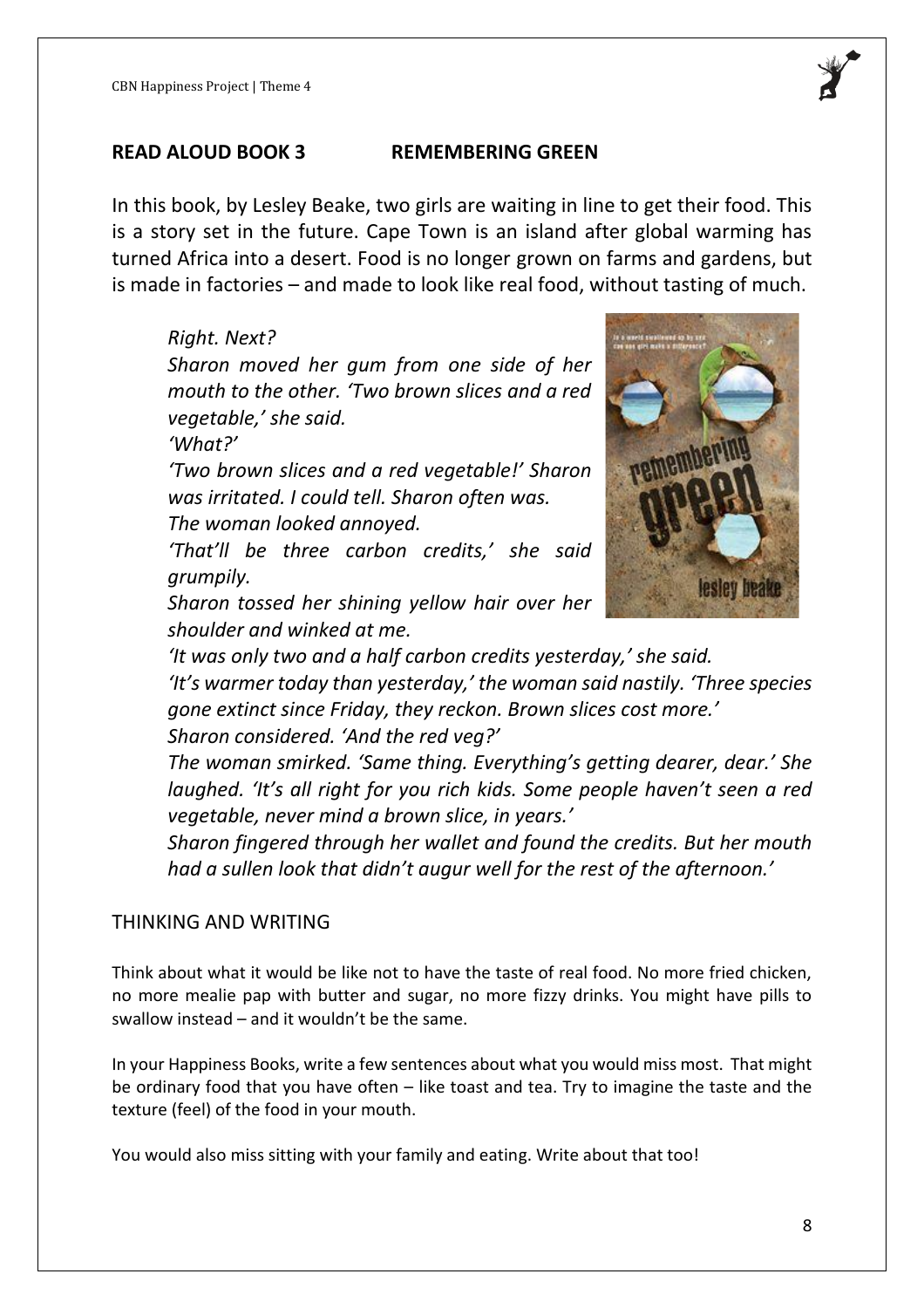#### **READ ALOUD BOOK 4**

The great watermelon competition. This book is for fun. Read about how the family compete to have the best and the biggest watermelon.

Writing exercise Describe the taste of the first bite of watermelon in summer.



#### **READ ALOUD BOOK 5 – NON-FICTION: SALT**



Salt is one of the most important ingredients in cooking. It is also essential for life. For thousands of years, salt has been traded all over the world.

#### WRITING EXERCISE

Write sown 5 things you learn from this book. You might be surprised at how important salt is!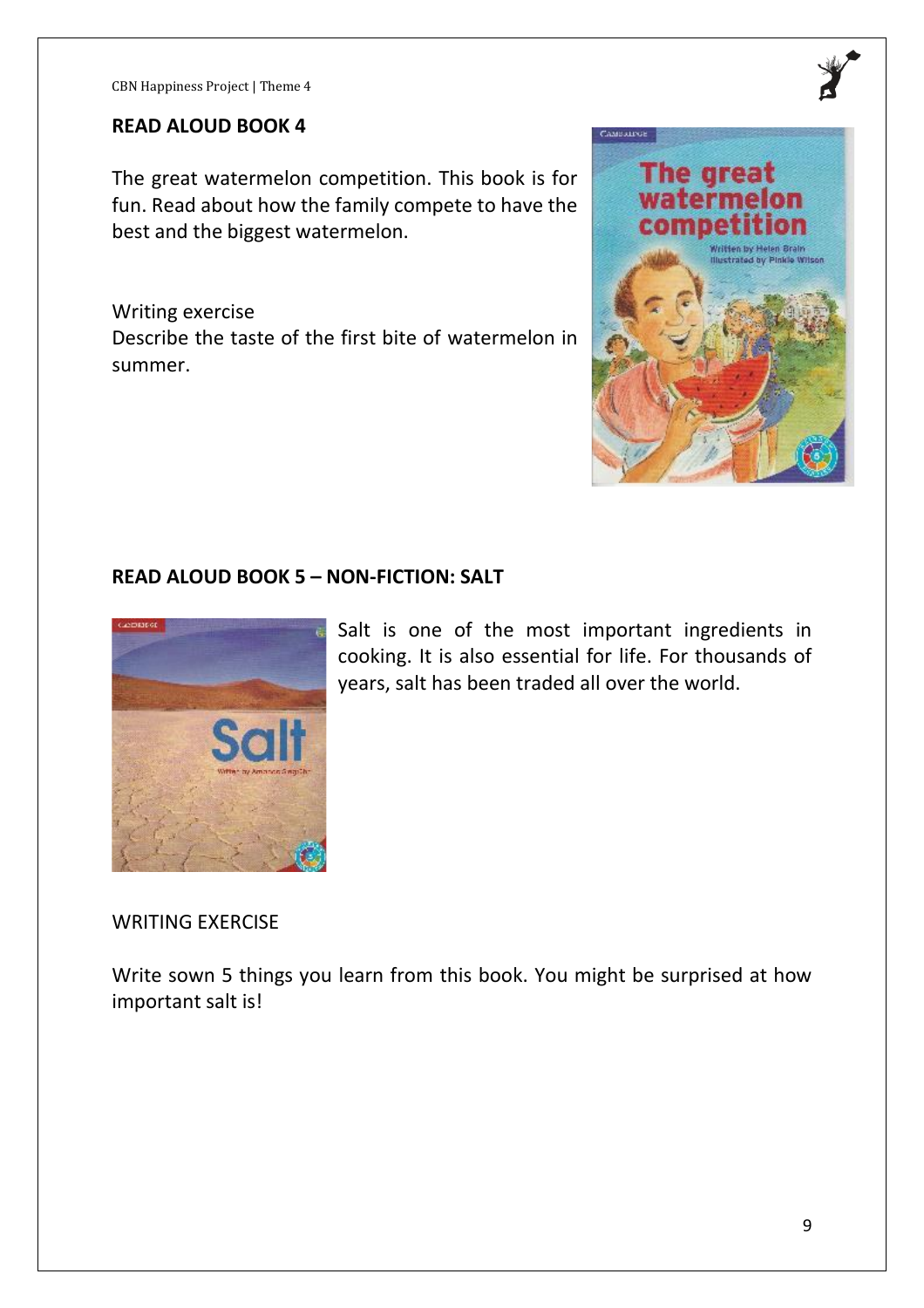

#### **READ ALONE 1 Prince Bob and the fairy-godmother-librarian**

This story was written specially for this project. It makes fun of the usual fairly stories and it happens in a modern world. Prince Bob has problems with his parents and their ideas. He has to eat bananas all the time because his mother read in a book that bananas are good for boys. He has to do cross-country running because his father thinks it is cheap. Luckily, he has a fairy godmother!

This is meant to be a funny story. It looks at stereotypes (things that you *expect* to happen) and turns them round.

# **PRINCE BOB AND THE FAIRY GODMOTHER**

*Once, not so very long ago, there was a prince. His name was Prince Bob. And because he was a prince, his parents were, obviously, a king and* 

*queen. They weren't very good at it.*

*Queen Sharon had very strange ideas about what Prince Bob should eat. (She read a lot of books.) Some of the books had good ideas – like the one that suggested that children ought to have plenty of fruit. Prince Bob quite liked* 



*strawberries, raspberries, apples and oranges. But he didn't like bananas and that was the fruit that the book liked. So, he had bananas every day (four times a day) for six months, waiting hopefully until his mother read another book.*

*King Andy didn't bother about all that sort of thing. King Andy was only interested in sport. Cross-country running, that was the thing, he said. Best (and cheapest) sport in the world. All you needed was a pair of shoes (if you had them) and a Good Attitude. That meant (Prince Bob learned) that you had to pretend to like it.*

*Every day, after he had eaten his breakfast bananas, Prince Bob had to set off to run right round the castle grounds. Then he had to pretend he*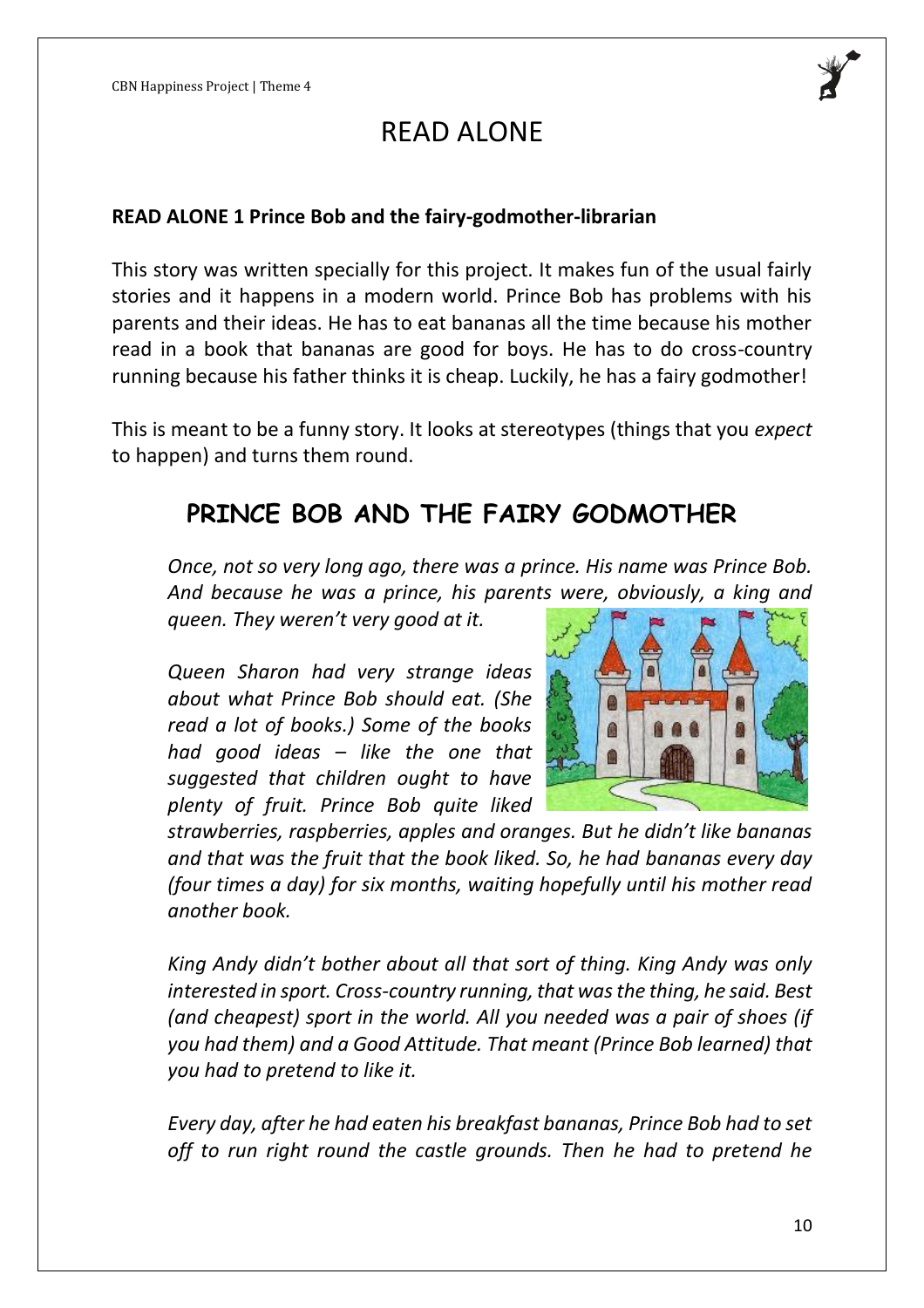*enjoyed it (to his father) and eat another banana (with his mother). Life was hard.*



*Luckily, King Andy and Queen Sharon got one thing right. Before the days of bananas and cross-country running, when they were still a bit sensible, they had organized a* 

*fairy godmother. Prince Bob had never met her (she lived in a library in another town), but she sent books every birthday and they were usually good books with lots of adventures and car chases.*

*'I wish …' Prince Bob wished, that my godmother would appear.' He had read about godmothers in the books that weren't about bananas, and they sounded quite useful*

*'You called?' said a voice quite close to Bob.*

*When Bob came out from hiding behind the curtains, he saw a strange figure sitting on his bed. She was reading one of his books. She didn't look like the godmothers in stories. (No magic wand with a star on top.) She didn't look like a librarian either. (No glasses. No pen stuck in her hair.) She looked like an ordinary person. Well, apart from the scarlet cloak and the green jump suit with a big L on the front. And the wings. And maybe the earrings. The earrings were something else.* 

*Bob was still looking at the earrings as they flashed on and off. 'Read!' they said, in letters of green and red. 'Read! Read! Read!'*

*'Yes?' the fairy-librarian-godmother asked. 'Um … ' said Bob.* 

*('Um' is what people say when they can't think what to say. Some people say it a lot.)*

*The fairy-librarian-godmother stood up. She was quite tall, Bob realized. Her wavy red hair stuck up in a bun with a pencil made her even taller. She yawned and stretched. 'Terrible choice of books,' she said. 'Did you choose them?' 'Um …' said Prince Bob. 'No, I didn't think so. I suppose it was your mum?' 'Um …' said Prince Bob.*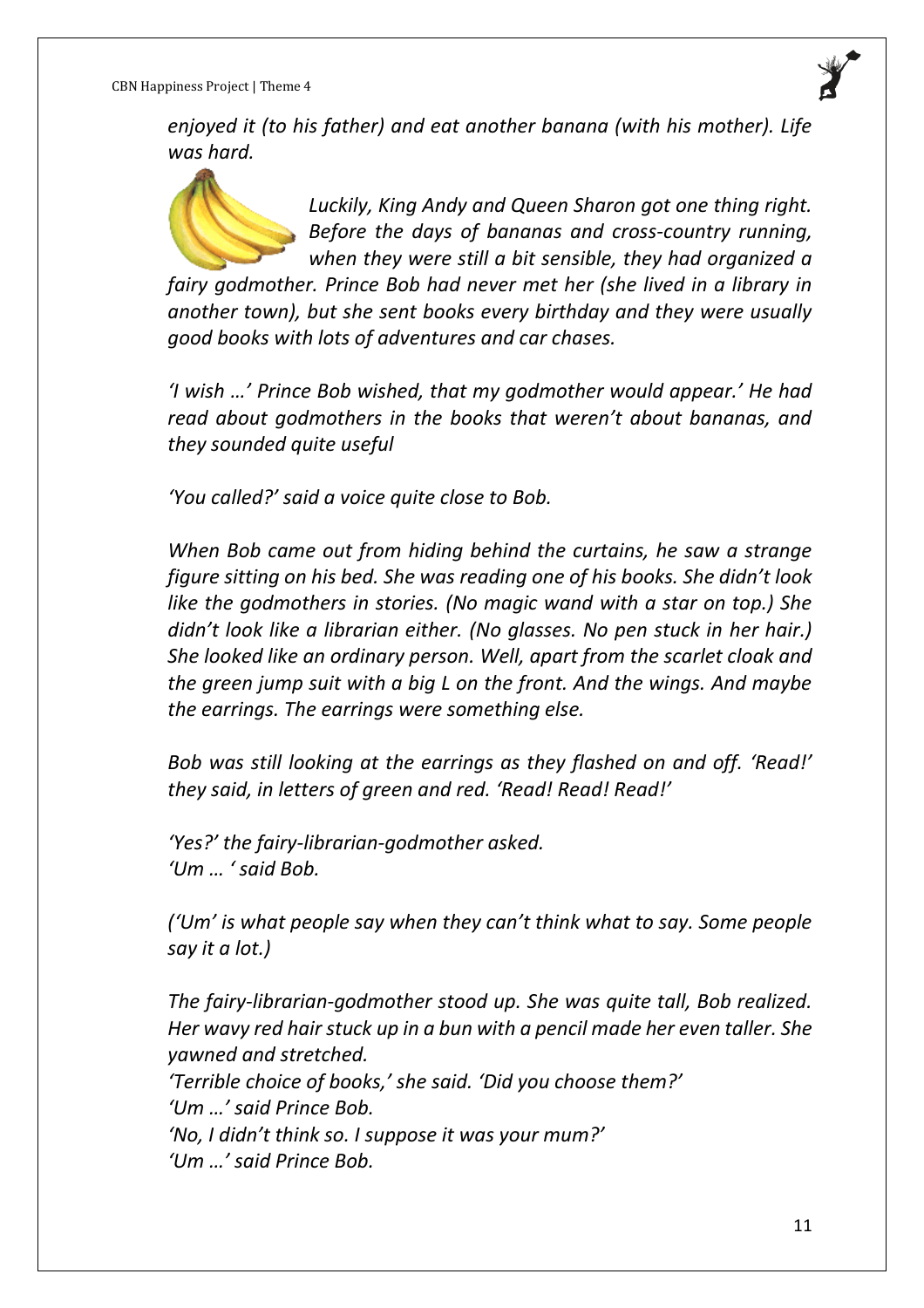

*'Sharon was always hopeless at choosing books.' She looked kindly at Prince Bob. 'Now, I expect you want a wish?' she said. 'Um …' said Prince Bob.*

*The fairy-godmother-librarian was looking bored now. Prince Bob realized he had better think of something. Quickly. He had read about this in books, of course. You were supposed to have your wishes ready, and they were supposed to be clever wishes. Prince Bob had never expected to be asked.* 

*'Um…' he said again. The fairy-godmother-librarian was looking even more bored. She tapped her foot impatiently. Gold boots, Prince Bob noticed. 'Well?'*

*Suddenly, Prince Bob remembered something he had read in a book. Several books, maybe*.

*'Could I have that wish where food tastes like whatever you want it to be?' The fairy-godmother-librarian looked at Prince Bob. She looked disappointed. 'Is that all you can think of?'*

*'Well, Prince Bob said, 'I eat a lot of bananas.'*



*It came true.*

*At lunchtime bananas, Prince Bob wished for Salt-and-vinegar chips flavour. It was a bit strange, eating banana-feeling food and tasting crispy-chippy flavoured food. Strange, but quite interesting.*

*At afternoon tea bananas, Prince Bob wished for chocolate cake. That was a bit better. The banana feel went quite well with the chocolate cake flavour, especially the icing bit.*

*At dinner bananas, Prince Bob wished for samosas. That wasn't so good. Half the fun of samosas is in the crispy outside and the way the spicy hot juice runs down your chin. That didn't work with the bananas that felt just the same as bananas always do. Slimy.*

*It got worse. Breakfast bananas were fried chicken flavour – and they did taste of fried chicken. But they felt like … bananas.*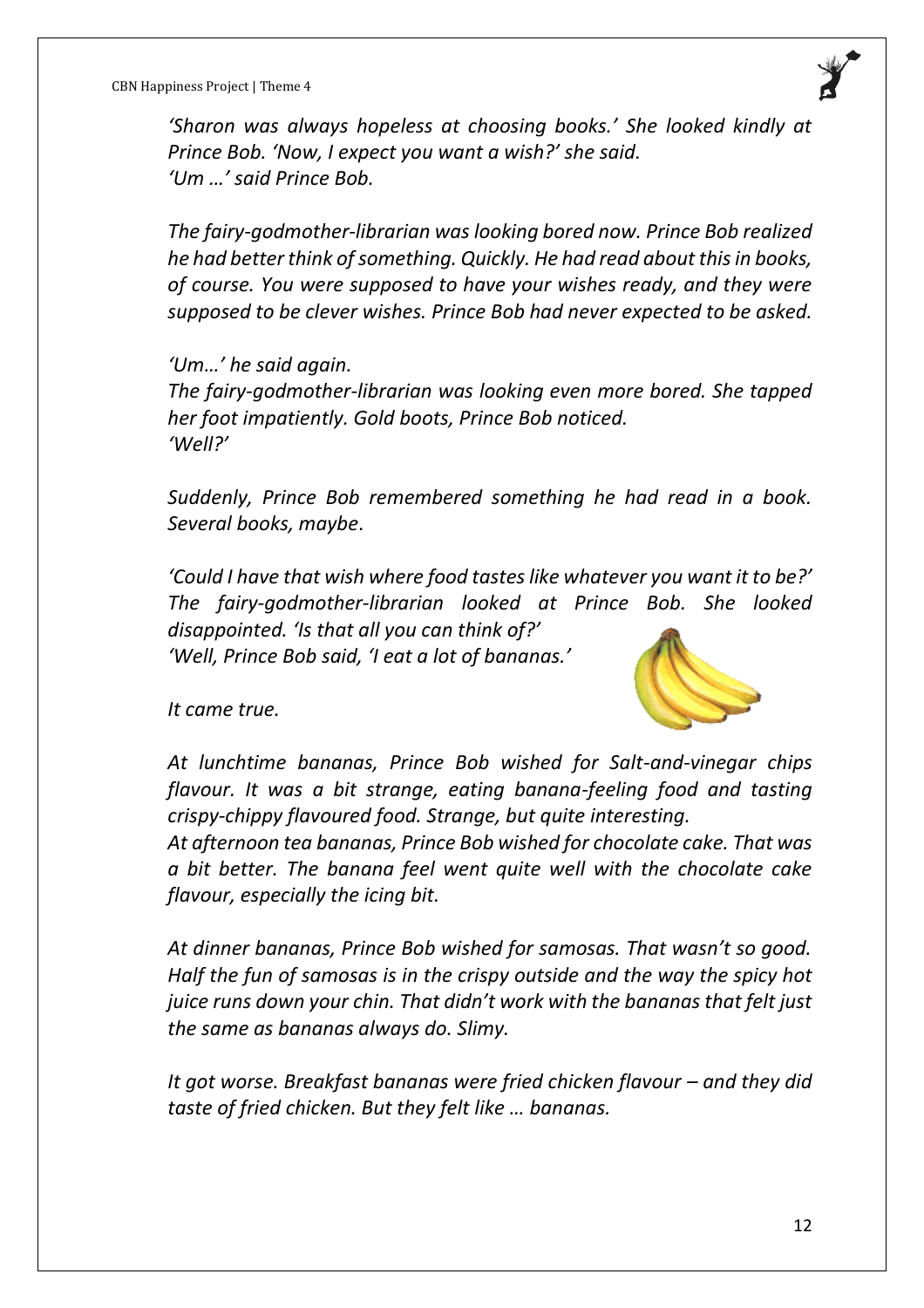*Over the next few days, Prince Bob thought very hard about what flavours to ask for. He tried caviar, which Queen Sharon sometimes ordered for big parties in the castle. That just tasted of fishy bananas. He tried oysters. That was worse, although the feel of oysters and bananas is just about the same. He tried sausages. Not very nice even if they were about the same shape and size as bananas. He tried fish and chips. (Bad mistake.) He tried* 



*curry and rice. (One of the better ones.) He tried bacon and eggs, fruit loops and peppermint crisp. He tried egg sandwiches (one of the worst) and even haggis (which somebody told him Scottish people liked). Everything tasted* 

*of what he asked for, but felt like … well, bananas.*

*Prince Bob went to his special thinking place and thought. He thought about how to get out of his wish. It hadn't been a very good wish. Sometimes, in the middle of the night, he thought about better wishes that he could have had.*

*When he had thought of a proper plan, and a proper wish, Prince Bob was ready. He went to his room. He hid behind the curtains first (just in case). He took a deep breath.*

*'I wish …' Prince Bob wished, that my godmother would appear.' 'Yes?' said a voice. Prince Bob looked out from behind the curtains. 'Hello,' he said. 'I am so glad you came back.'*

*The fairy-godmother-librarian smiled. 'That's better,' she said. 'Some manners, at last.' She looked at him carefully. 'Enjoying your bananas?' Prince Bob shook his head. 'Not really.' 'Thought of a better wish?'*

*'Um …'*

*The fairy-godmother-librarian looked irritated. 'Well? Get on with it. Don't just stand there saying 'um' all the time!'*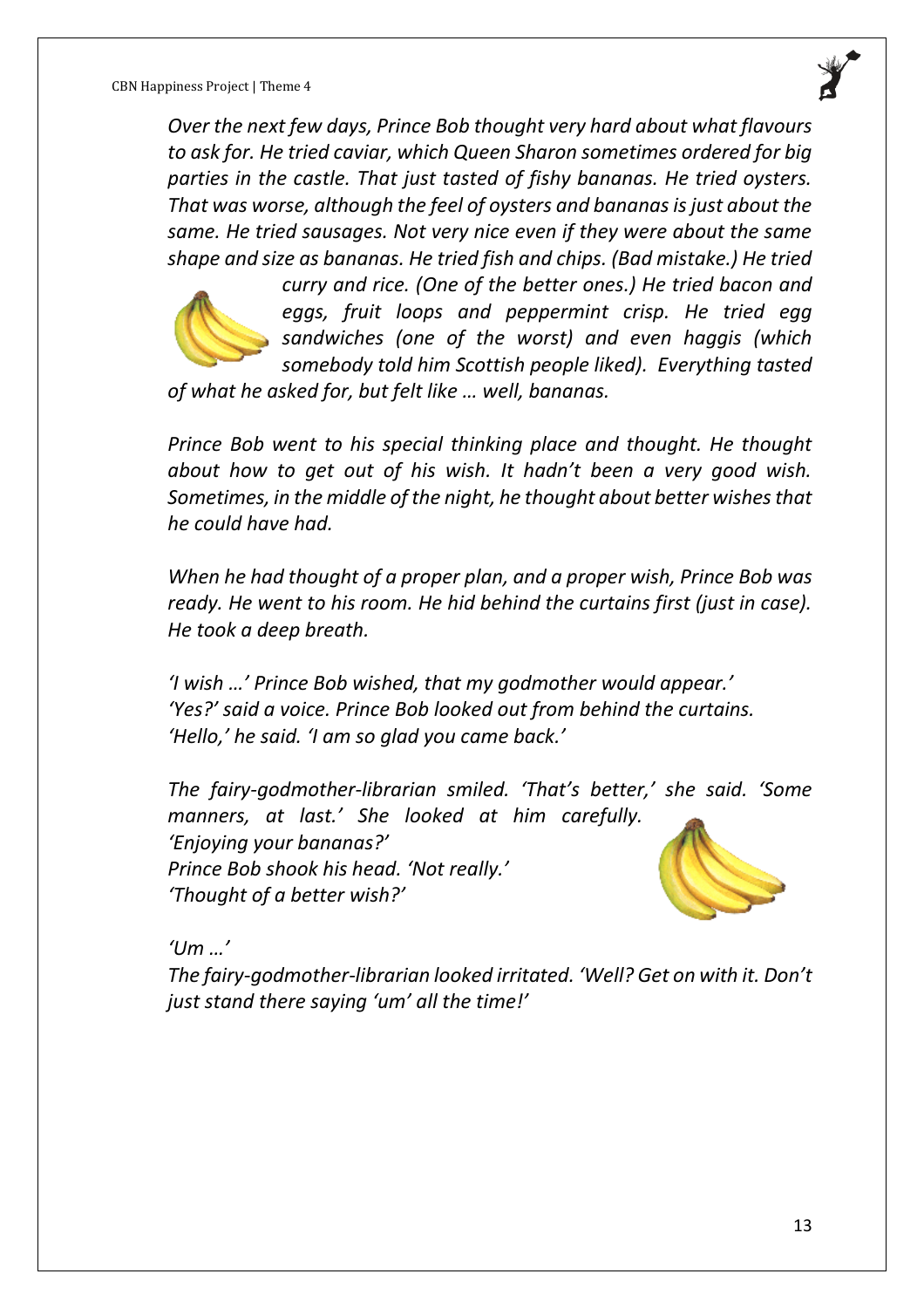*Prince Bob took a deep breath. 'Could I have … um … as many books as I can … um … read … um for the rest of my life?'*

*The fairy-godmother-librarian smiled. 'Ah!' she said. 'A decent, proper wish at last. Hardly anybody wishes for that. Pity. It is the best wish of* 



*all.' She nodded and smiled a secret smile. She flapped her wings a bit and then opened a small gold handbag (solid gold) and took something out.* 

*'Here you are,' she said, preparing to fly off again. 'A good wish … a GREAT wish. I am very proud of you.' She put something into Prince Bob's hand. 'Now I am off. I won't be able to come again. Enjoy your wish!' 'Thank you! Thank you!' Prince Bob managed to say. Before she crashed out of the window and disappeared into the sky. 'THANK YOU!"*

*He waited a few minutes before he felt able to look at what she had put into his hand. Then he smiled. Then he laughed. Then he laughed so hard* 

*that tears ran down his face. Then he laughed some more until they stopped. Perfect! Just PERFECT!'*

*It was a library card!*



#### **WRITING EXERCISE**

There are thousands of children's books where children are given a wish – and get it wrong! Think very carefully about what you would wish if a fairy godmother – or a fairy godfather turned up one day. (It is always good to be prepared!)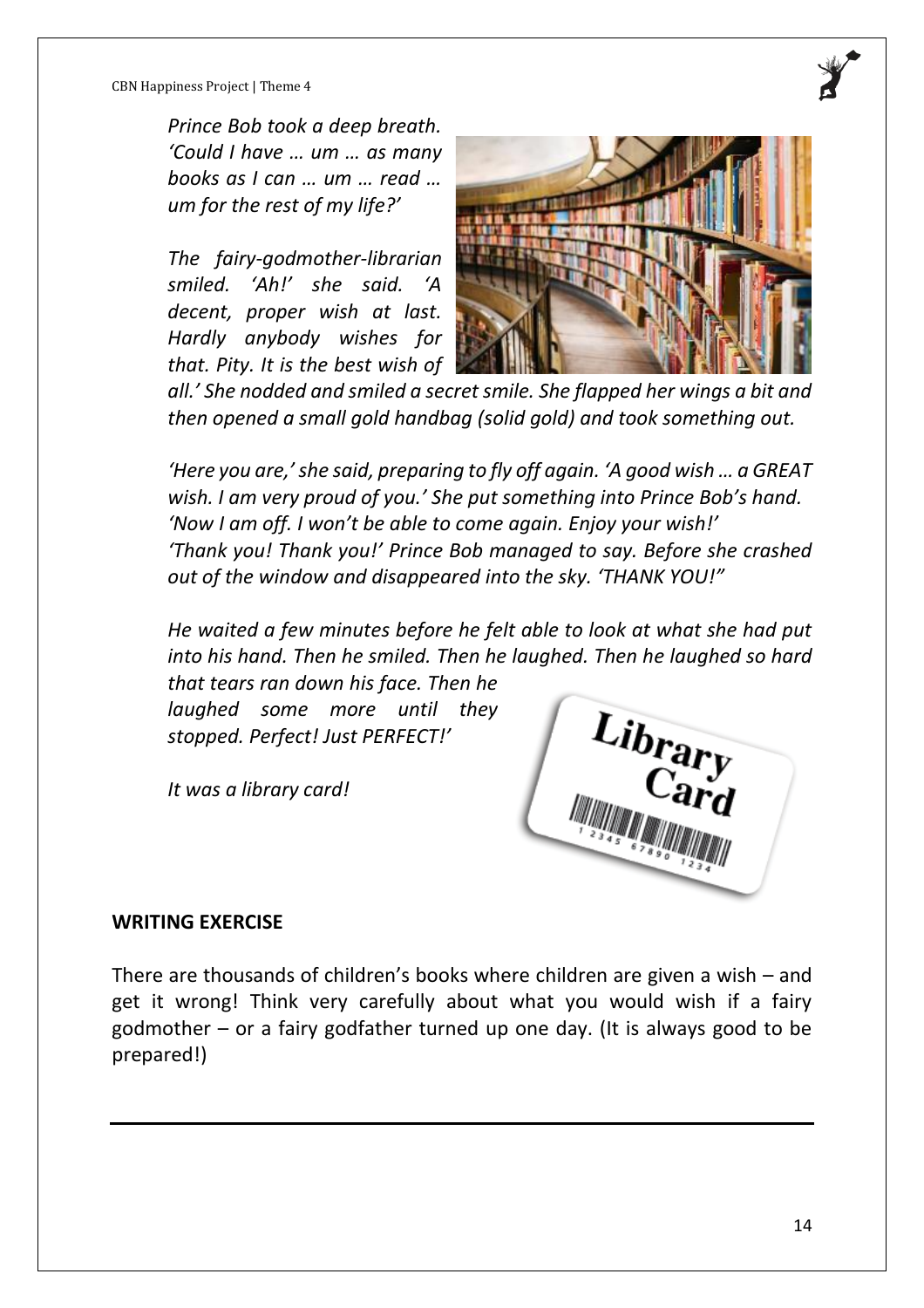#### **READ ALONE 2**

What would I miss?

This story was written by Grade Sixes as part of a project to find out what children were thinking. They talked about all of their senses – sight, sound, taste, touch, hearing and smell – but look for the things they said they would miss tasting.

## WHAT WOULD I MISS?

I live in a village where the boys still look after the cattle – like they have always done. The hills still roll gently across the edge of the sky – like they have always done. And the people smile when they greet you – like they have always done. I live in the village where Mr Nelson Mandela lived when he was young.

I am a boy, like he was and I do the same things that he did, long ago. I look after my father's cattle and I stick-fight with the other boys. We make clay oxen at the river and we slide on the smooth rocks on the hills, just like he did.

Sometimes I think about the things that are the same, about Mr Nelson Mandela and me,

and the things that are different. Then my heart beats a little faster. I don't know if I would be brave enough to be like him, or strong enough…or wise enough. I am only a boy.



What would it be like if some people came and took me away? What would I think if they put me into a van and drove me away to another place; a place that my ancestors did not know? What is it like to be in prison, to not be free? I think I would be afraid, and I would be sad.

At night, I would lie awake I my prison and I would think about the things I would miss.



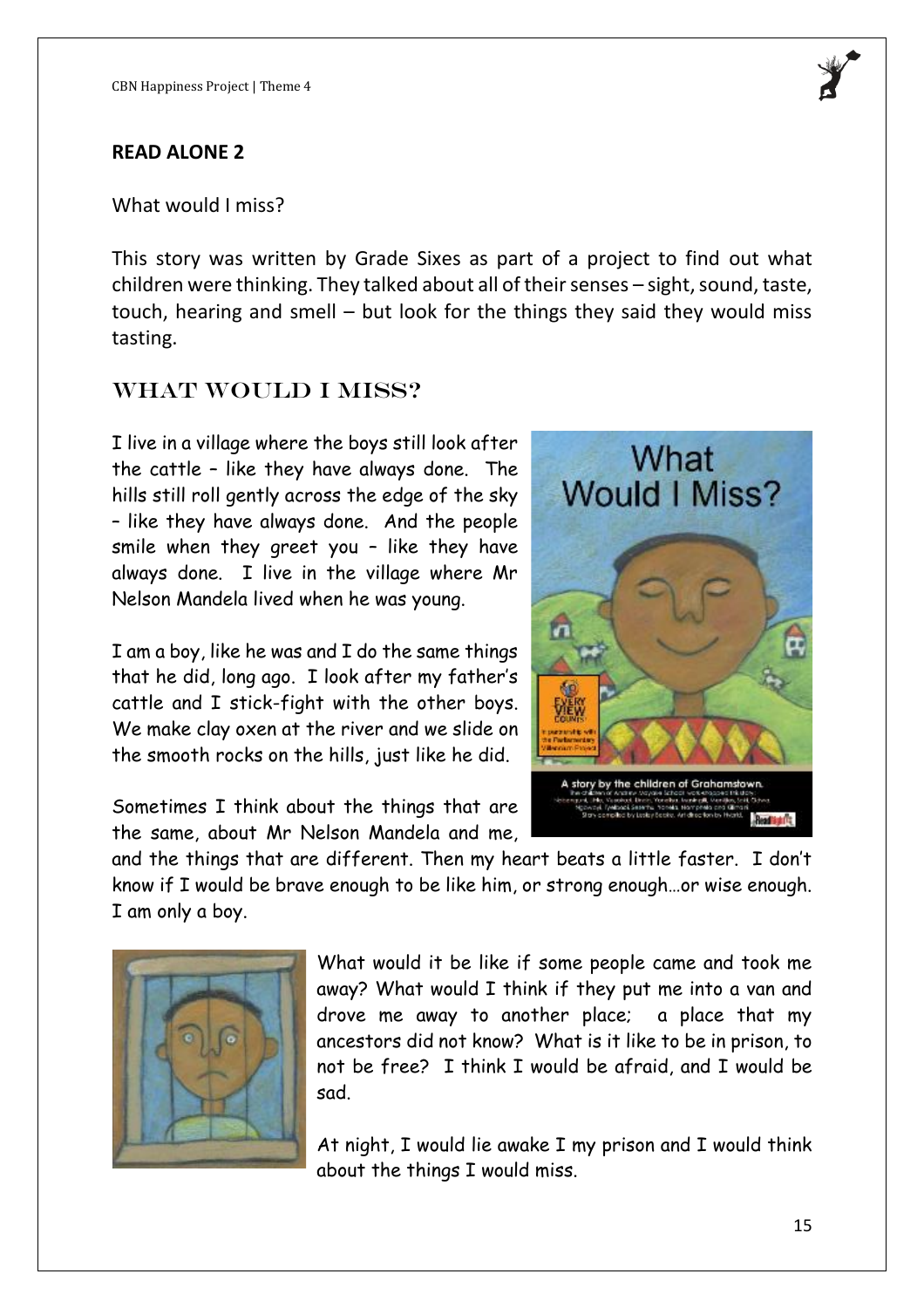*My home where my dad was born, The green mealie fields, the mountains and the rivers. The sound of the sheep in the afternoon. The soup that mother makes for us when the nights get cold. The smell of coffee in the morning in the sun.*

Then I would be angry.

But I would remember the people who had gone before me. I would remember how they waited in prison and how they talked and learned and wrote in secret. I would remember how they were strong.

I would think about their thoughts when they were prisoners and their sadness. Did they think about their mothers and the time when they were young, like me? Did they remember the sounds of the cattle coming home to the kraal in the evening, and the way their hooves kicked up the dust on the road, and the way the cattle shone when the sun was low, and they were beautiful?

Did they miss their friends and the running and the playing and the sound of the sticks cracking one on the other and the calling of the other boys and the walking home with the scent of the dust and the grass and the smell of home?



Did they remember the cold splash of river water and riding on the backs of calves?

Did they think about the girls with their beads and their smiles and the way that they walk when they bring water?

And did they remember the stories their grandfathers told them, and the smell of tobacco and the warm laughter of men who were free?

Did they dream of the milk when it is warm from the cow, and the stars on black nights when the moon is asleep? Did they think of the scent of the earth when the plough turns it over and the green of the mealies when they first poke through the earth? Did they?

I think they did.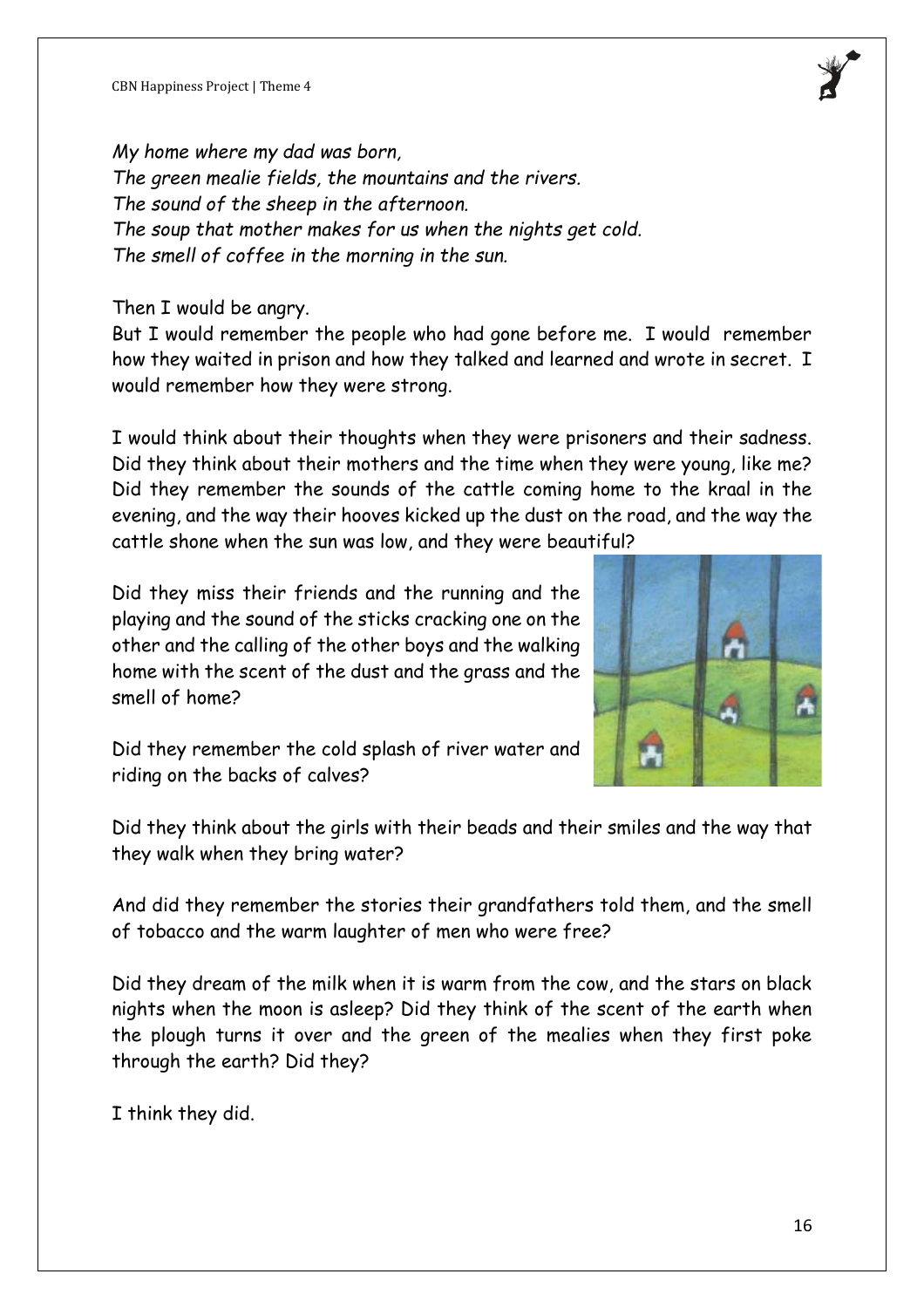

What would I miss if I wasn't here? The sun on my back while I sit on the hill, watching my father's cattle. The fur on my dog's back when I touch him. Blue and white beads trickling through my fingers when my mother is working.

What would I do when I got back from prison? Run and run on the green land of my home. Warm my hands at the fires of my ancestors. Just sit – and be here. Freedom!



#### **WRITING EXERCISE**

What would YOU miss if you were suddenly taken away from your home?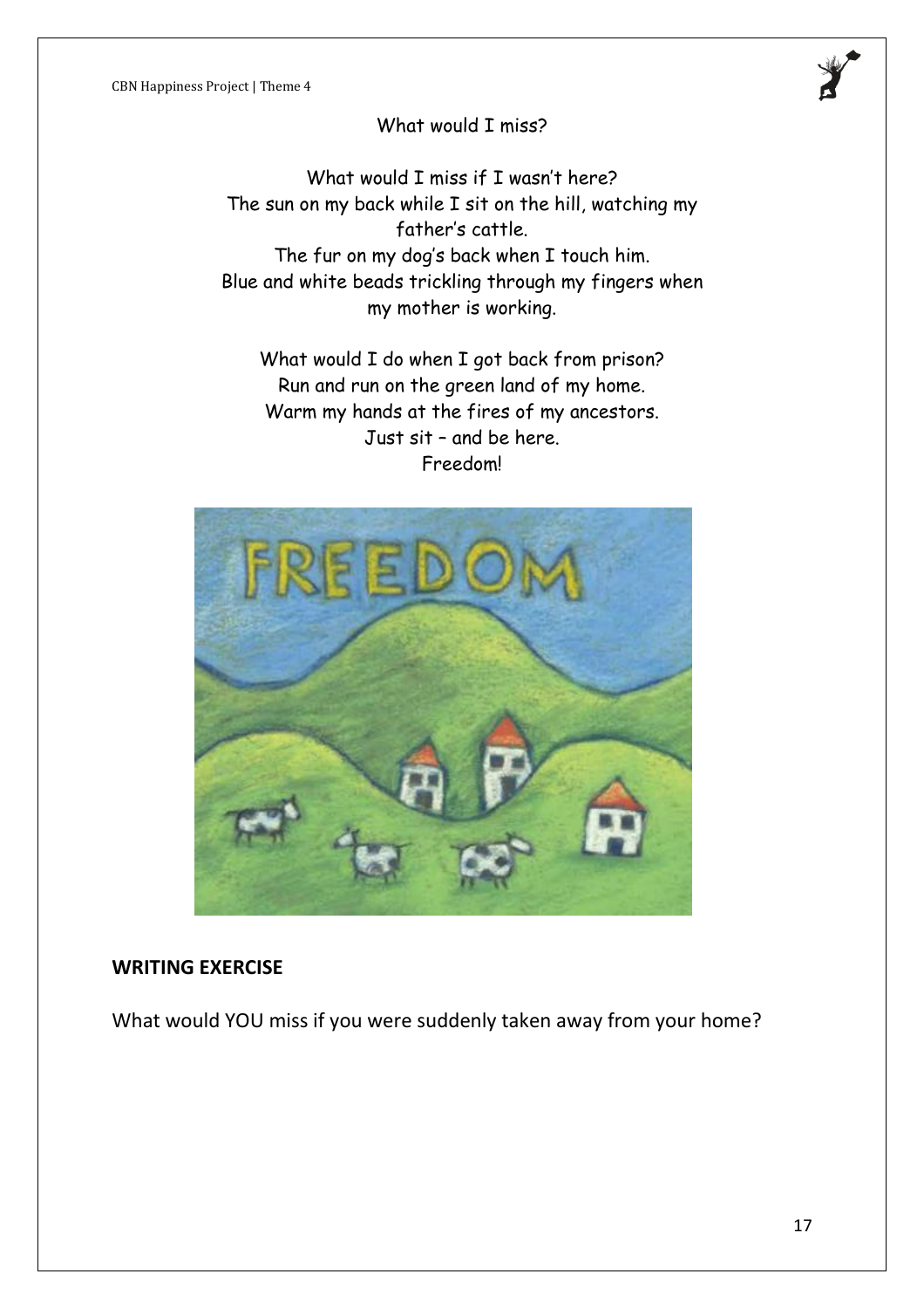#### **READ ALONE 3**

MARCO POLO THE WORLD-FAMOUS CHEF!

Here is an interview with a famous chef. Grade 6 learners are asking the questions. The chef is called Marco Polo.

Grade 6: Is Marco Polo your real name?

Marco Polo:

No! I chose the name because my father is Italian and my mother is Chinese. Marco Polo was a traveler who went from Italy to China hundreds of years ago. He was born in 1245. He brought back news of many new ideas and products – and tastes. My cooking is like him. Adventurous!

Grade 6: How did you learn to be a chef?

Marco Polo:

I started with very simple cooking. My grandmother taught me – and mother. I learned to cook like an Italian and also like a Chinese person.

Grade 6: How can I learn cooking?

Marco Polo: Start with what you have, Start with simple things. Like an egg.

Grade 6: But eggs are easy to cook!

Marco Polo: Maybe. But eggs are not easy to cook *properly*. People cook eggs all the time that don't taste very good. That is because they don't take enough time and care.

Grade 6: Can you explain that, please?



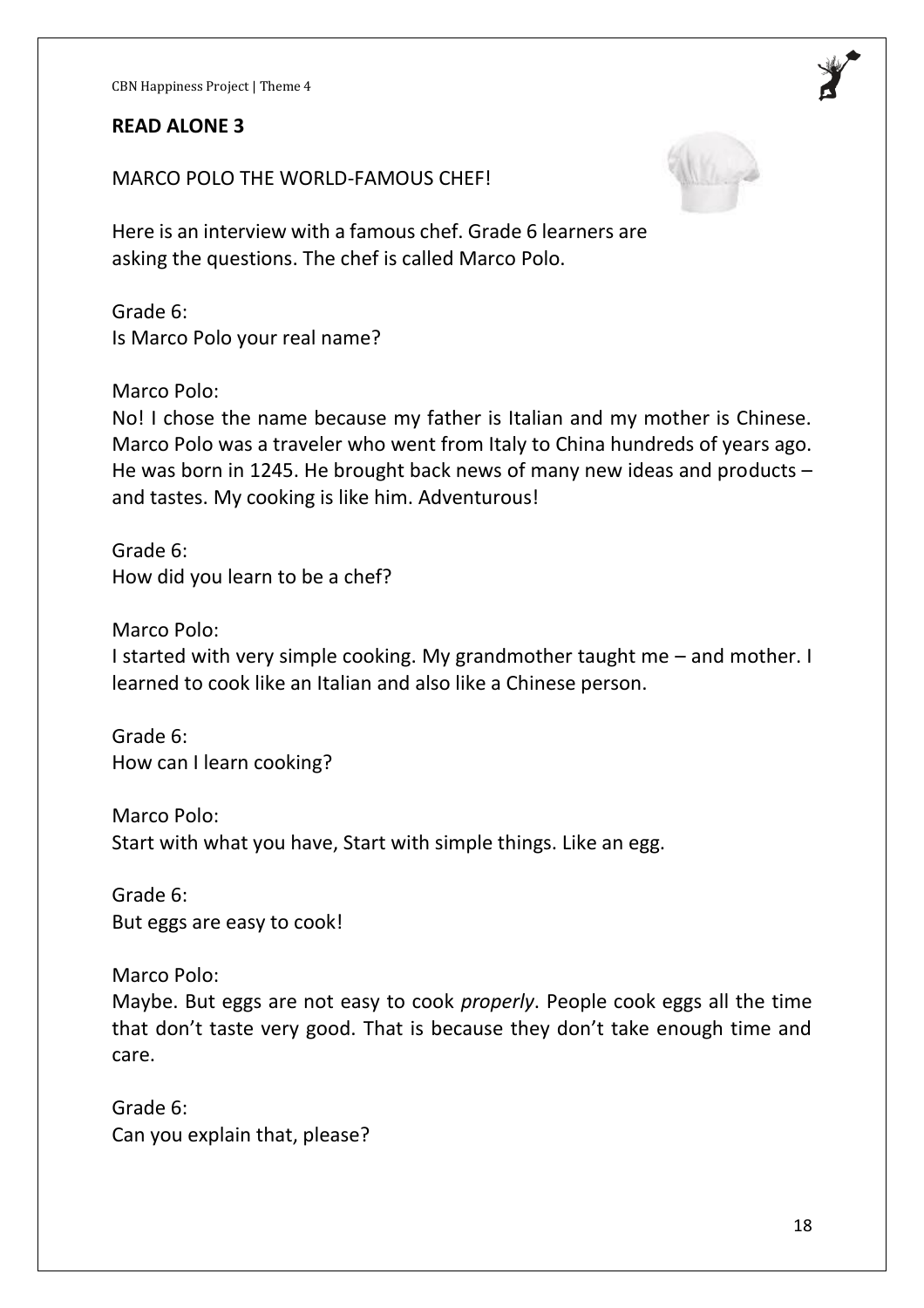## Marco Polo:

Certainly. Here is how I would cook a perfect soft-boiled egg.

- First, I would have a small pot with nearly boiling water.
- There must be enough water to cover the eggs.
- I would *carefully* put the eggs into the water, one at a time.
- (Be VERY careful with hot and boiling things)
- I would time the eggs on my phone one minute exactly!
- Take the pot off the heat.
- Then put the lid on the pot and time the eggs.
- Don't walk away and do something else and forget!
- 6 minutes for a soft egg.
- 7 minutes for an egg that is a little bit harder.

Grade 6:

That sounds very complicated.

Marco Polo:

Only the first time! It gets easier and easier. Then you can start cooking difficult things like cakes. You just have to take care and think about what you are doing. Cooking is fun.



## **WRITING EXERCISE**

In your happiness book, write a list of how your mother or grandmother cooks your favourite food. Ask her about it! Offer to help. Helping is the best way to learn new things.(It is also a good thing to do to help.)

Do it like this:

First my grandmother goes to the shop with a list.

Then she gets everything ready.

Then …

(5 Sentences)

Draw an illustration of your favourite food and maybe write about why you like it so much.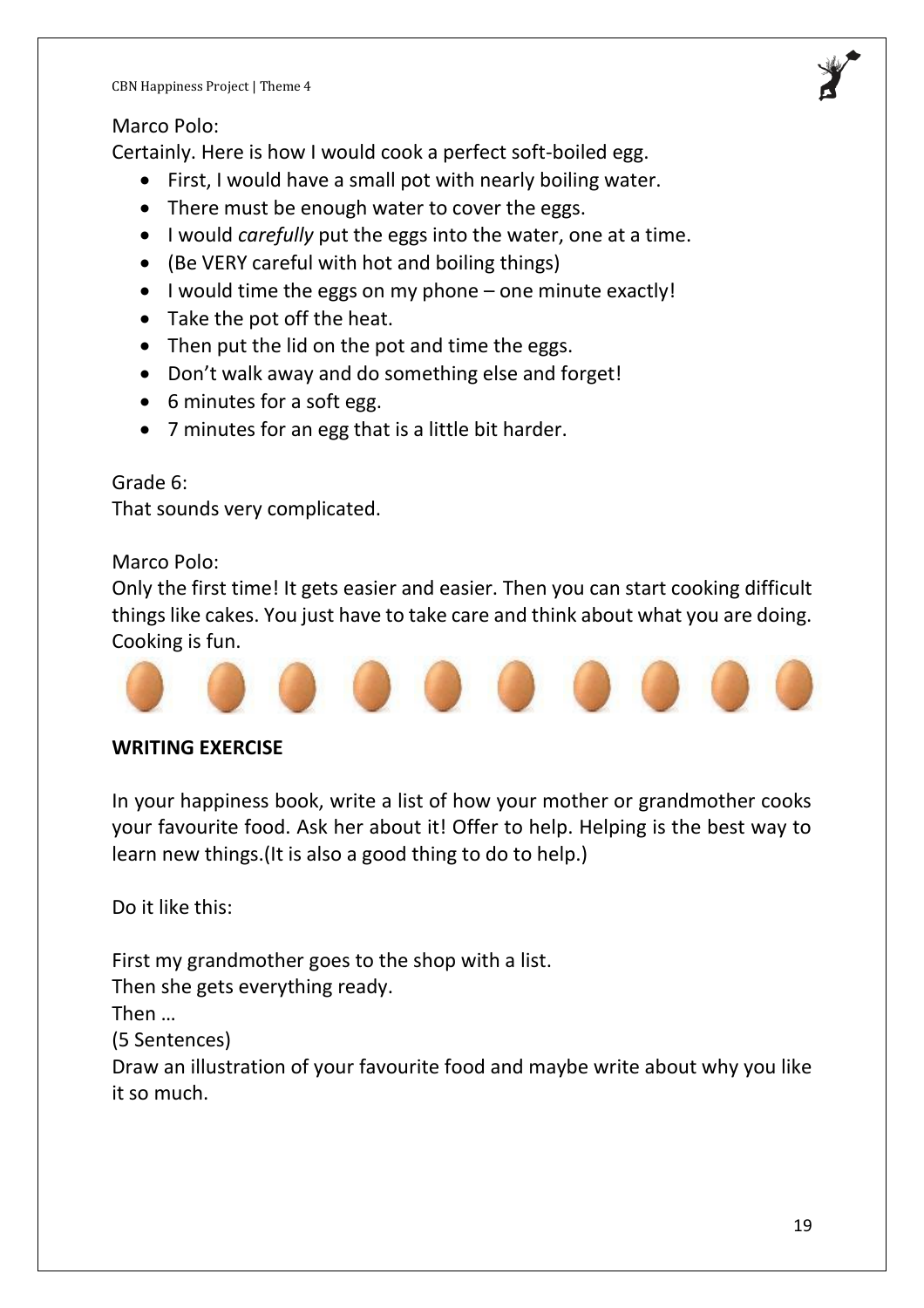#### **READ ALOUD 4 -POETRY**

Read Oranges and Lemons and think about the taste of fresh citrus fruit.

## Lemons and apples



One day I might feel Mean, And squinched up inside, Like a mouth sucking on a Lemon.

The next day I feel Whole and happy And right, Like an unbitten apple.





## **PUZZLES GAMES AND ACTIVITIES**

# *Imagination Cards*

#### **Back to the butterflies of ideas.**

It sometimes helps to let your imagination fly free. Stop thinking, and look at the pictures we have supplied. Let your mind go wherever it likes.

Use your Happiness Book to record some of the things you think of when you look at the pictures in the pack that comes with this project. Maybe just write down words, or draw a picture.

Next step is to write a sentence about your ideas. Now your story can grow. Try for five sentences at first – then write as much as you like.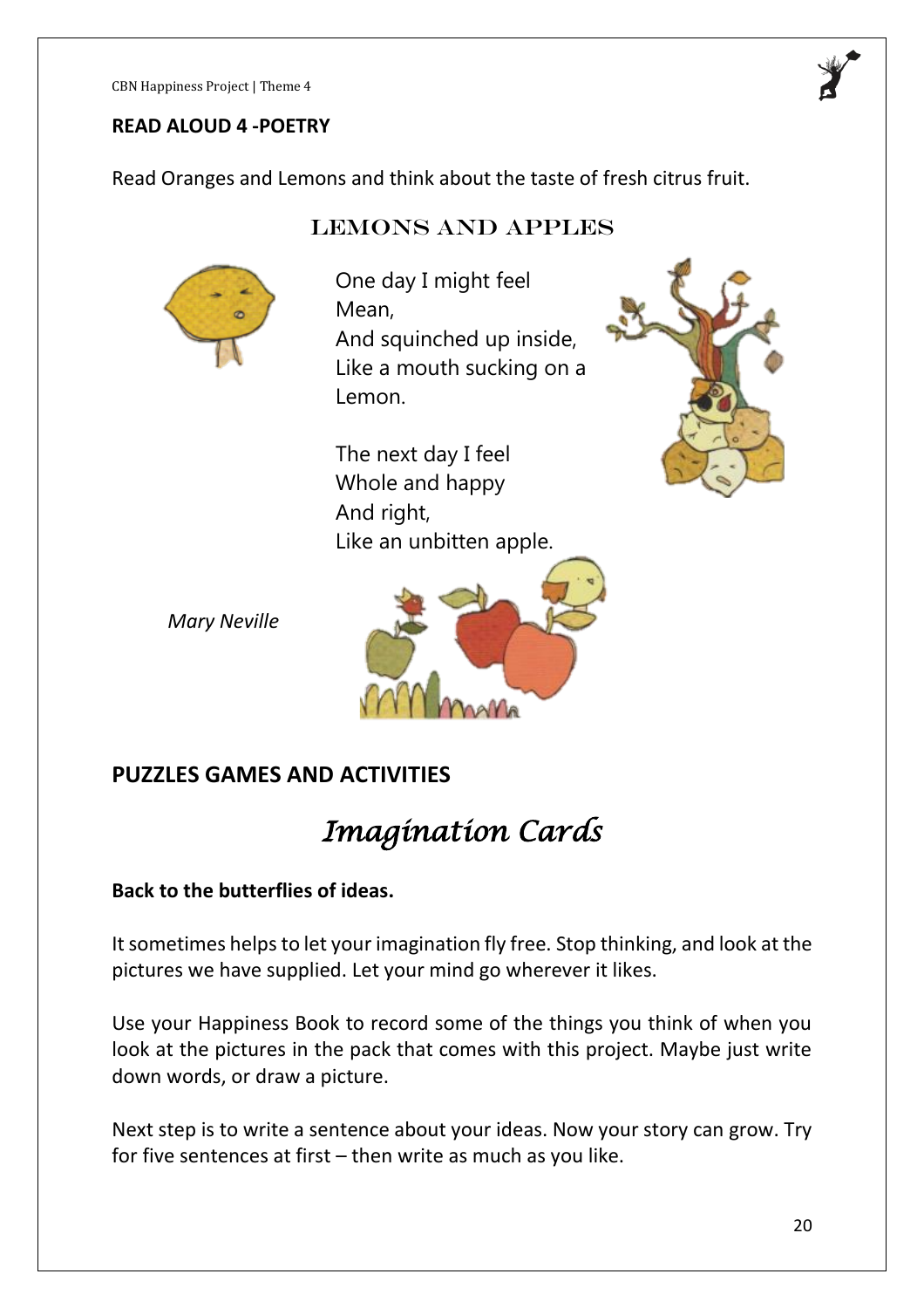

# *How does it taste?*

Redraw this table in your Happiness Book. Use a whole A4 page and divide it into 4 quarters.

| Salty | Bitter |
|-------|--------|
|       |        |
|       |        |
|       |        |
| Sweet | Sour   |
|       |        |
|       |        |
|       |        |

Draw these picture in their correct block of taste.